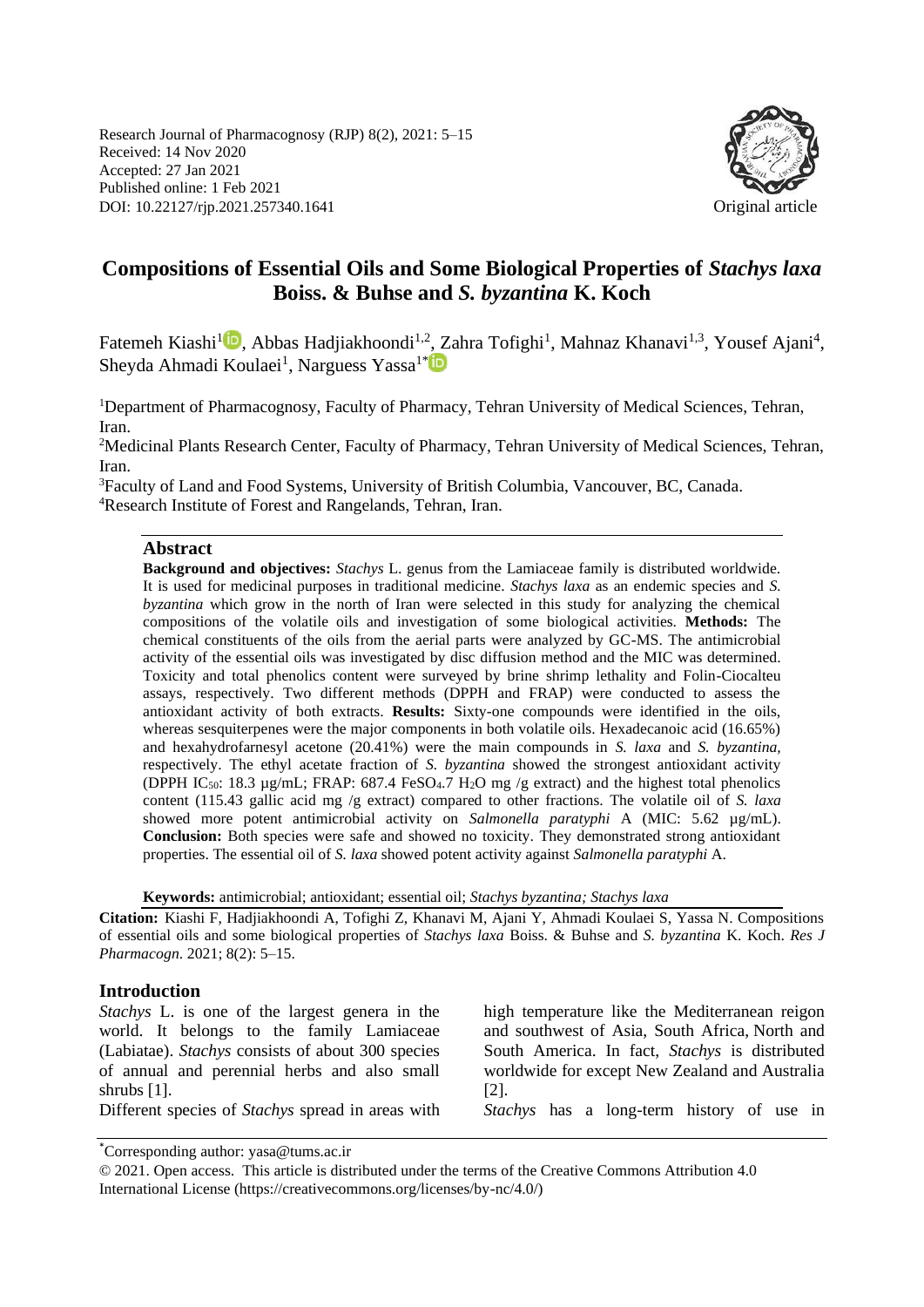traditional medicine. Numerous species have been used in decoctions and infusions to treat inflammatory diseases such as rheumatic disorder, ulcers, sclerosis of the spleen, migraine and headache, respiratory problems including asthma, cough and sore throat, fevers, diarrhea, genital tumors and liver disorders [1, 3-5]. Diverse natural compounds are biosynthesized by genus *Stachys* including flavonoids, phenolic acids, phenylethanoid and phenylpropanoid glycosides, diterpenoids, iridoids, saponins and steroids which are responsible for the biological properties [5,6]. In addition, the volatile oils of several species of *Stachys* are rich in sesquiterpenoids and monoterpenoids. In the literatures germacrene D, β-caryophyllene, caryophyllene oxide, spathulenol and α-cadinene are mentioned as prevailing constituents of the essential oils of *Stachys* [5,7,8]. Not only a multitude of effects of different species of *Stachys* such as antibacterial [9], antiinflammatory [10], antioxidant and cytotoxic effects [9] have been documented, but also antitumor, anti-nociceptive, anti-pyretic [11], antianxiolytic [12], anti-spasmodic [13] and immunomodulatory [14] activities are reported in previous studies.

Nearly 34 of the whole species of *Stachys* are accessible in Iran of which 13 are endemic [15]. *Stachys laxa* Boiss. & Buhse is the endemic species in Iran [16]. *Stachys laxa* with the synonym name of *S. demavendica* Bornm. is distributed in the north of Iran. Even though, the volatile oil of S. laxa was analyzed twice in 2003 and 2006, the habitat of the plants was different from this study [17,18]. The present study was designed to compare the essential oil and some biological properties of *S. laxa* with a wellknown species *S. byzantina*.

## **Materials and Methods Ethical considerations**

The research was approved by the Ethics Committee of Tehran University of Medical Sciences (IR.TUMS.PSRC.REC.1396.2594).

# **Plant material**

The aerial parts of *S. laxa* and *S. byzantina* were respectively collected in summer 2016 from Kojur (altitude of 1038m) and Marzanabad (altitude of 1972m), Mazandaran province, North of Iran. The plants were identified by Dr Yousef Ajani, botanist. Voucher specimens 6507-THE and 6506-THE were deposited at the Herbarium of Tehran University of Medical Sciences for *S. laxa* and *S. byzantina,* respectively.

# **Extraction of essential oil**

The aerial parts of the plants were dried in shade. The essential oils were obtained by hydrodistillation method using Clevenger-type apparatus. One hundred g of the aerial parts of each plant was extracted separately for 4 hours and the essential oils were kept at 4˚C for further analyzing by gas chromatography-mass spectrometry (GC-MS).

## **Extraction**

The plants (200 g) were extracted by maceration method with 80 % methanol for 6 days. The solvent was evaporated by rotary evaporator (Heidolph, Germany) at 40 ˚C to yield total extracts. Finally, the total extracts were fractionated by different solvents such as hexane, chloroform, ethyl acetate and methanol using solid-liquid fractionation method. Four different fractions were used in further evaluations.

# **GC-MS analysis procedure**

Gas chromatography of the essential oils was carried out on HP-5973 system coupled with a mass detector equipped with HP-5MS column (60 m  $\times$  0.32 mm  $\times$  0.5 µm). The initial temperature of oven was 80 ˚C and programmed to reach 230 ˚C with a rate of 3 ˚C /min (held for 5 min), finally reached 250˚C and held for 10 min. The temperature of injector and detector was 250 °C and 0.1 µL of sample was injected. Helium with 99.99% purity was used as the carrier gas with a flow rate 1.5 mL/min. Ionization voltage of detector was equal to 70 ev. Normal Alkanes  $(C_8 - C_{32})$  were injected with the same condition [19].

#### **Antimicrobial activity Microbial strains**

Antimicrobial activity of the essential oils were assessed against six Gram-negative bacterial strains including *Esherichia coli* (ATCC 10536), *Salmonella paratyphi* A (ATCC 5702), *Klebsiella pneumonia* (ATCC 10031), *Pseudomonas aeruginosa* (ATCC 27853), *Proteus vulgaris* (PTCC 1182), *Shigella dysenteriae* (PTCC 1188), three Gram-positive bacterial strains including *Staphylococcus aureus* (ATCC 29737), *Staphylococcus epidermidis*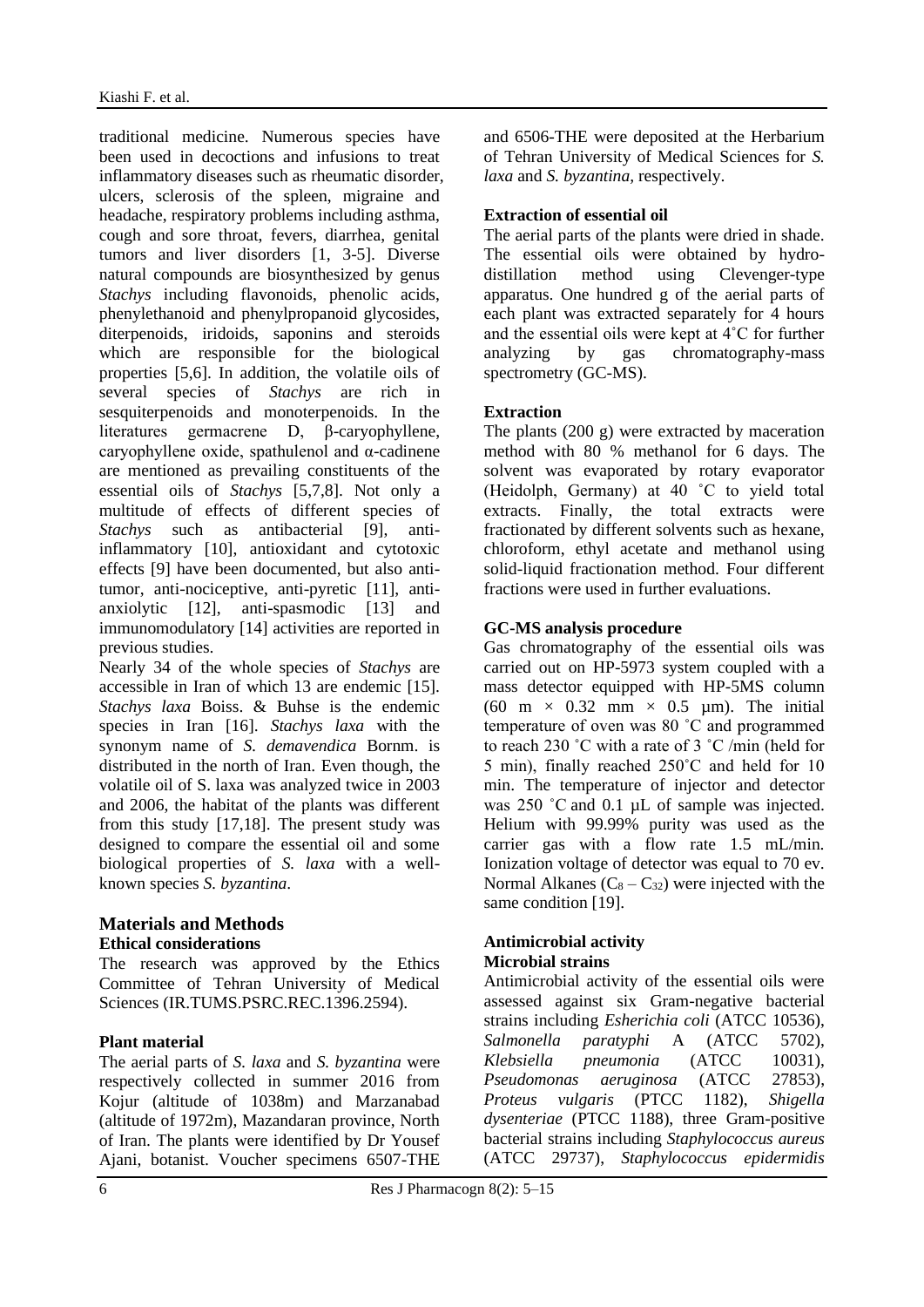(ATCC 12228), *Bacillus subtilis* (ATCC 6633), and three fungi including one yeast, *Candida albicans* (ATCC 10231) and two molds, *Aspergillus brasiliensis* (PTCC 1015) and *Aspergillus niger* (ATCC 16404). All were provided from Iranian Research Organization for Science and Technology (IROST).

### **Disc diffusion assay**

The antimicrobial activity was evaluated by methods described by National Committee for Clinical Laboratory Standards [20]. The disc diffusion method assessed the antimicrobial activity of *S. laxa* and *S. byzantina* essential oils. One hundred µL of bacterial suspension (turbidity equivalent to 0.5 McFarland) was cultured on the Mueller-Hilton Agar (MHA) medium as basal layer. The essential oils (1 mg/mL) in 10% Dimethyl sulfoxide (DMSO) were sterilized through Millipore filter  $(0.45 \mu m)$ then 10 µL of each sample was loaded over sterile filter paper discs (6 mm in diameter). Standard antibiotics, gentamicin, rifampin and nystatin were used as positive control [21].

#### **Determination of minimum inhibitory concentration (MIC)**

The MIC values of microbial strains, which were determined susceptible in disc diffusion assay, were estimated in sterilized 96-well microplates. Brain Heart Infusion (BHI) medium (95 µL) was added to microplates, then 5 µL of the bacterial suspension  $(0.5 \text{McFarland})$  and  $100 \mu L$  of different concentrations of the essential oils (7.8 to 500 μg/mL) were added. The Plates were shaken at 3000 rpm for 20 seconds and incubated at 37 ˚C for 24 h. The appearance of white spots at the bottom of the wells indicated the microbial growth. The lowest concentration of the essential oil which inhibited the microbial growth was reported as the MIC value [20]. Standard antibiotics, gentamicin, rifampin and nystatin were used as the positive control. For negative control, 195 μL of BHI medium and 5 μL of bacterial suspension with no essential oil was used. The tests were repeated three times for all microorganisms.

## **Brine Shrimp lethality test**

The brine shrimp lethality assay was conducted to evaluate the general toxicity of the extracts. Artificial seawater was prepared by dissolving sea salt (38 g) in water (1 L) ad the pH was

adjusted to 9.0 by  $Na<sub>2</sub>CO<sub>3</sub>$ . Brine shrimps (*Artemia salina* Leach) eggs hatched in sterile artificial seawater under constant aeriation at 30 ˚C for 48 h. The fractions of both plants were prepared by artificial seawater in different concentrations: 1000, 700, 500, 300, 100 and 10  $\mu$ g/mL and DMSO (1% v/v) was used for better solubility. Five mL of each sample and 20 live nauplii were put in different tubes in triplicate. After incubation under light at 30 ˚C for 24 h, the number of survived nauplii was counted and recorded. A cytotoxic natural compound, podophyllotoxin, was used as the positive control. The percentage of brine shrimp lethality was calculated for each concentration. Finally, by the concentration-mortality curve, the median lethal dose  $(LD_{50})$  value of each sample was determined and reported as means  $\pm$  SD [22].

## **Total phenolics assay**

Total phenolic content of different fractions was determined by Folin-Ciocaltue method with slight modifications [23]. Briefly, 200 µL of each fraction (20  $\mu$ g/mL) was mixed with 1 mL, 1:10 diluted Folin-Ciocaltue reagent. After 5 min, 3 ml Na2CO<sup>3</sup> (7.5% w/v) was added and incubated at room temperature in a dark place for 2 h. The absorbance was measured by spectrophotometer at 760 nm. Different concentrations of gallic acid (25-150 µg/mL) was used to obtain the calibration curve. Eventually, the results were expressed as milligrams of gallic acid equivalents per gram of dry extract and reported as means ± SD.

#### **Antioxidant assay DPPH method**

To determine the antioxidant capacity of the fractions, the 2,2-diphenyl-1-picrylhydrazyl (DPPH) method was used according to Moradi-Afrapoli et al. with some modifications [23]. One mL of different concentrations (1000, 500, 250 125 µg/m) of each fraction was added to 2 mL of methanol DPPH solution (40 µg/mL). After incubation at 37 ˚C for 30 min, the absorbance was read at 517 nm. Butylated hydroxytoluene (BHT) was used at the same concentrations (1000, 500, 250 and 125 µg/mL) as the positive control. Inhibition percent which indicates the antioxidant activity was calculated by the following equation:

 $I% = [(A<sub>Blank</sub>- A<sub>Sample</sub>) / A<sub>Blank</sub>] \times 100$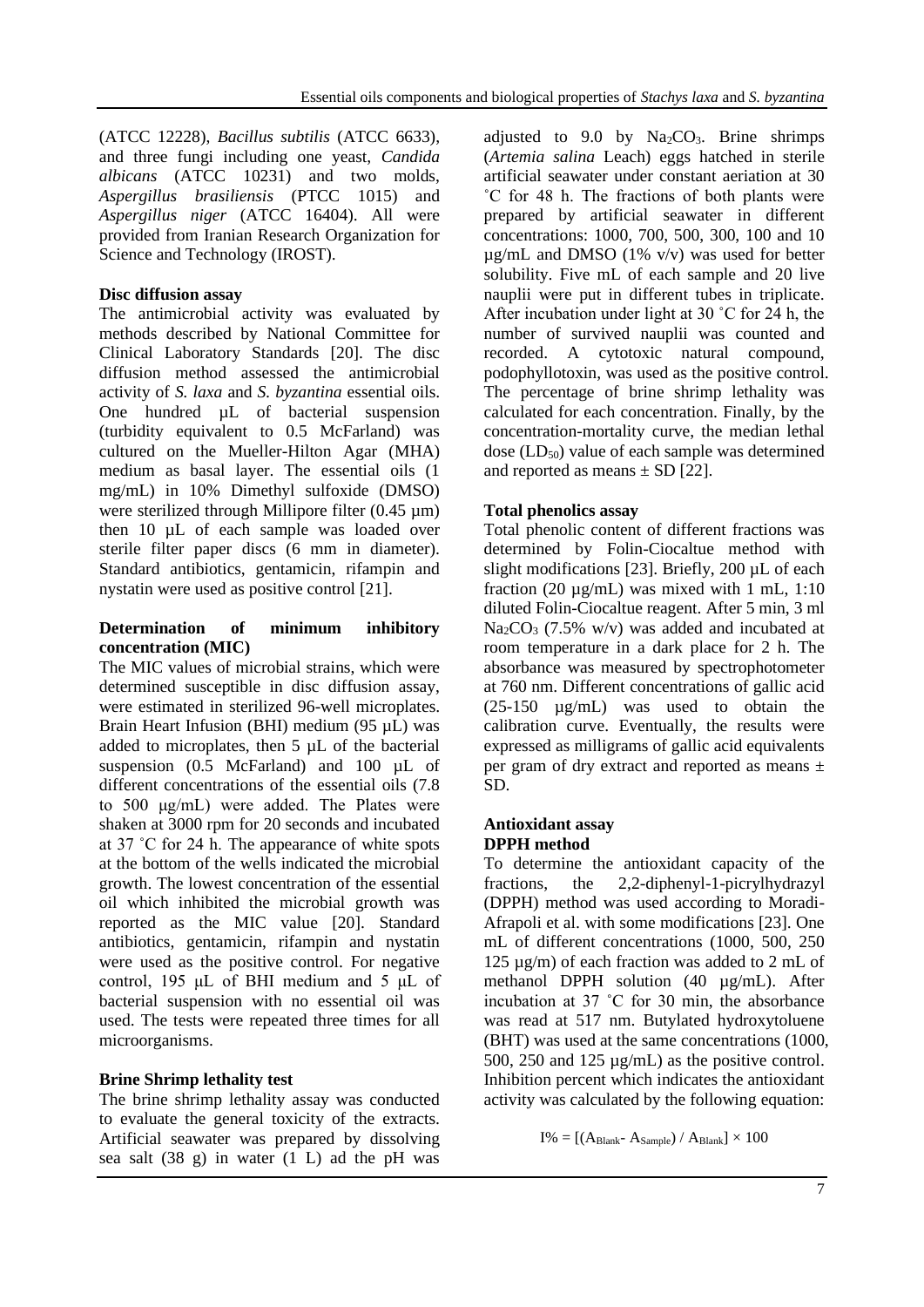Ablank is the absorbance of the control reaction which contains all of the components without the tested sample and Asample is the absorbance of the tested sample. The concentration that inhibited 50% of DPPH solution  $(IC_{50})$  was calculated by plotting the inhibition percent against sample concentrations. The test was performed in triplicate and the  $IC_{50}$  values were reported as means  $\pm$  SD.

# **FRAP method**

The antioxidant potential of different fractions was also determined by the ferric reducing ability of plasma (FRAP) assay. Briefly, 25 mL of acetate buffer  $(0.3 \text{ mol/L}, \text{pH} = 3.6)$  was added to 2.5 mL of FeCl<sub>3</sub> (20 mmol/L) and 2.5 mL of 2,4,6- tripyridy-*s*-triazine (TPTZ) solution (10 mmol/L in 40 mmol/L HCl) to prepare the FRAP reagent freshly. Three mL of reagent was incubated in different tubs at 37 ˚C for 5 min. Then 100 uL of fractions were added and incubated again for 10 min at 37 ˚C. Finally, the absorbance of mixtures was measured at 593 nm. A standard curve of different concentrations of FeSO<sub>4</sub>.7H<sub>2</sub>O solution was used to determine the antioxidant capacity of the samples. FRAP values were expressed as the concentration of antioxidants showing ferric reducing ability equivalent to that of FeSO4 [24]. The test was performed in triplicate and results were reported as means  $\pm$  SD.

# **Results and Discussion**

Yellow oils in the yield of 0.15% and 0.21% (w/w) were obtained by hydro-distillation from *S. laxa* and *S. byzantine*, respectively. The chemical constituents of the essential oils of both common Iranian *Stachys* species were identified and showed in Table 1.

Sixty-one compounds were identified in the essential oils of which 16 were common in both species. Accordingly, 41 components were identified for *S. laxa* which exhibited 91.46% of the total essential oil component. Hexadecanoic acid (16.65%), germacrene D (9.99%) and  $\alpha$ pinene (9.44%) were reported as the main constituents in the essential oil of *S. laxa*. On the other hand, 36 components representing 92.49% of total essential oil were identified in *S. byzantina*. Hexahydrofarnesyl acetone (20.41%), 1-octen-3-ol (9.77%), benzaldehyde (7.57%) and α-bisabolol (6.3%) were reported as the major compounds in the volatile oil of *S. byzantina*. In line with previous studies on genus *Stachys*, sesquiterpenes were characterized as the prevailing constituents in both species [25]. Generally, 40.59% of *S. laxa* oil was consisted of sesquiterpene components, most of which contained sesquiterpene hydrocarbon (23.15%). On the contrary, *S. byzantina* oil was rich in oxygenated sesquiterpenes (37.55%). The amount of sesquiterpene compounds were 41.09%.

The essential oil composition of some *Stachys* species were analyzed and reported that is summarized in Table 2. Hexadecanoic acid was the major compound of *S. laxa* oil in our study while germacrene D was the main compound in previous studies [17,18]. Some studies reported germacrene D as the major compound of essential oils of *S. inflata* and *S. lavandulifolia* [26].

In the present study, hexadecanoic acid was absent in *S. byzantina* oil but Bahadori MS et al. reported the compound as the third abundant major constituent (10.9%) in *S. byzantina* collected from Khalkhal [26]. Additionally, Conforti et al. reported hexadecanoic acid as the dominant component of oil in four species of *Stachys* which were collected from Mediterranean area [27]. The prevailing constituents identified in *S. byzantina* volatile oil, hexahydrofarnesyl acetone and 1-octen-3-ol, were previously reported in *S. byzantina* [26].

There are several studies on different species of the *Stachys* genus with similar compositions but different major compounds in their essential oils. Usually, many factors affect the composition of essential the oils. In 2013 the effect of locality was investigated on the components of *S. lavandulifolia* essential oil. Two different populations of *S. lavandulifolia* were collected from Isfahan and Chaharmahal va Bakhtiary provinces in Iran. This study in agreement with some other studies confirmed that not only the geographical and environmental factors like climate and elevation, but also the genetic and experimental conditions such as the different parts of plant, collection time, drying conditions and extraction technique affect the quality and quantity of the oil composition [8,29,30].

Limit of the effective life span of antibiotics due to the microbial resistance, have persuaded researchers to find new antimicrobial agents. One of the most available resources for investigation are natural compounds.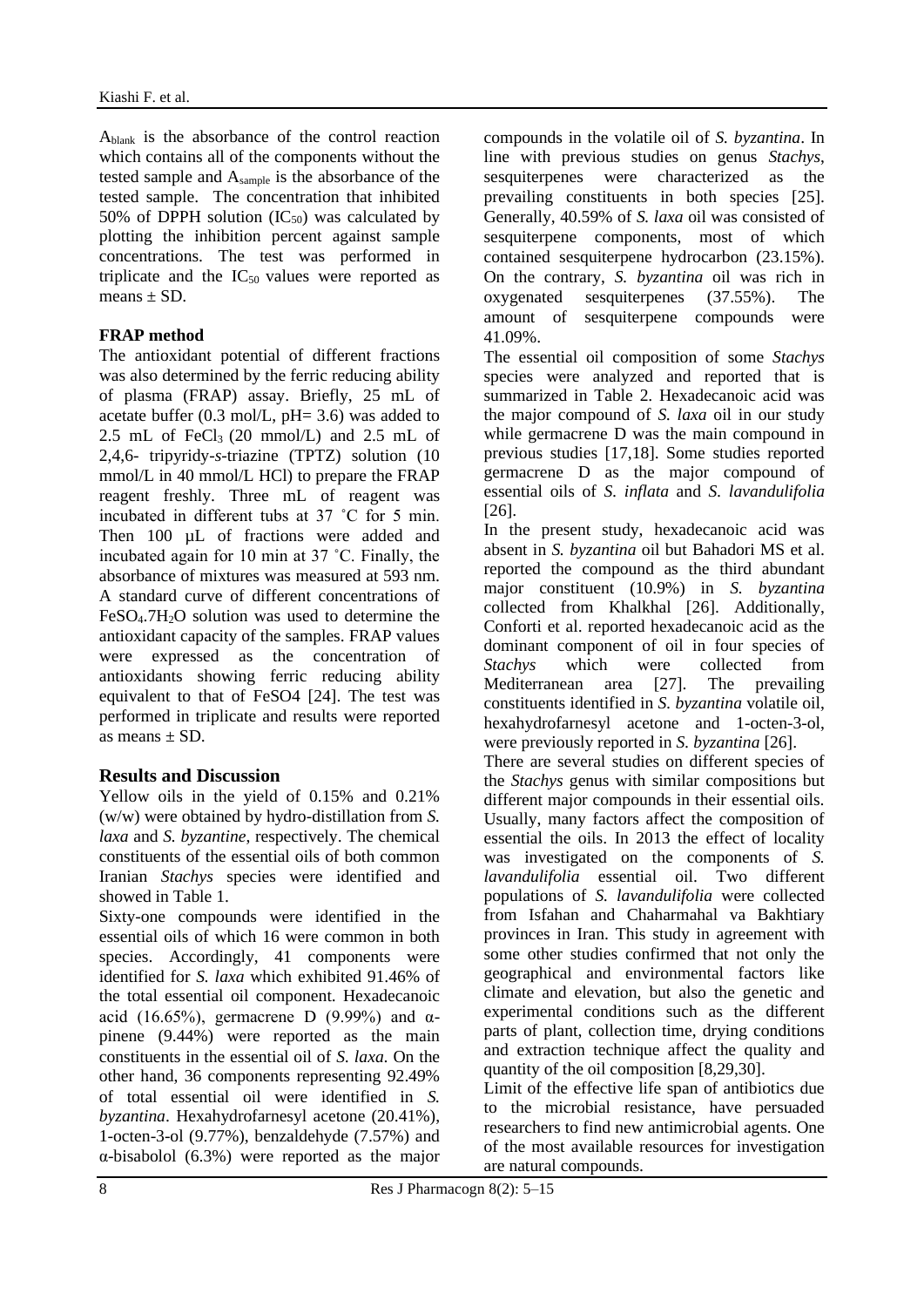| No.                         | <b>Compounds Name</b>             | S. laxa %                | S. byzantina %           | ${}^{1}$ RRI | $\rm{^{2}KI}$ |
|-----------------------------|-----------------------------------|--------------------------|--------------------------|--------------|---------------|
| $\mathbf{1}$                | $\alpha$ -Thujene                 | 0.23                     |                          | 926          | 924           |
| $\sqrt{2}$                  | $\alpha$ -Pinene                  | 9.44                     | 3.09                     | 930          | 932           |
| $\ensuremath{\mathfrak{Z}}$ | Camphene                          | $\bar{\mathcal{L}}$      | 2.26                     | 949          | 946           |
| $\overline{\mathbf{4}}$     | Sabinene                          | 0.82                     | $\overline{\phantom{a}}$ | 965          | 969           |
| 5                           | Benzaldehyde                      | $\blacksquare$           | 7.57                     | 969          | 970           |
| 6                           | $\beta$ -Pinene                   | 0.77                     | 2.54                     | 977          | 974           |
| $\overline{7}$              | 1-Octen-3-ol                      | 6.66                     | 9.77                     | 982          | 979           |
| 8                           | $\beta$ -Myrcene                  | 0.37                     | $\overline{\phantom{a}}$ | 985          | 988           |
| 9                           | Furan-2-pentyl                    | $\Box$                   | 0.91                     | 997          | 993           |
| 10                          | Hemimellitene                     | 1.69                     | $\mathcal{L}$            | 1019         | 1021          |
| 11                          | Limonene                          | 1.26                     | 0.12                     | 1020         | 1024          |
| 12                          | $\beta$ -Phellandrene             | 1.19                     | $\overline{\phantom{a}}$ | 1026         | 1025          |
| 13                          | 1,8-Cineol                        | $\mathbb{L}$             | 0.73                     | 1029         | 1026          |
| 14                          | cis-Ocimene                       | 0.1                      | $\overline{\phantom{a}}$ | 1035         | 1032          |
| 15                          | 1-Octanol                         | 1.44                     | $\overline{\phantom{a}}$ | 1067         | 1063          |
| 16                          | Acetophenone                      | $\overline{\phantom{a}}$ | 1.16                     | 1074         | 1078          |
| 17                          | Linalool                          | 1.14                     | 4.37                     | 1097         | 1095          |
| 18                          | Nonanal                           | 0.28                     | 1.47                     | 1105         | 1100          |
| 19                          | $\alpha$ -Campholene aldehyde     | 0.16                     | $\mathbf{r}$             | 1128         | 1125          |
| 20                          | trans-Pinocarveol                 | $\overline{\phantom{a}}$ | 1.09                     | 1136         | 1135          |
| 21                          | cis-Verbenol                      | 0.4                      | 0.32                     | 1140         | 1137          |
| 22                          | Camphor                           | $\blacksquare$           | 1.28                     | 1142         | 1141          |
| 23                          | Nonenal                           | $\overline{a}$           | 0.53                     | 1147         | 1144          |
| 24                          | Nonanol                           | 0.11                     | $\overline{\phantom{a}}$ | 1162         | 1165          |
| 25                          | Borneol                           | $\blacksquare$           | 0.75                     | 1171         | 1173          |
| 26                          | 3-Methyl acetophenone             | $\overline{a}$           | 0.52                     | 1182         | 1179          |
| 27                          | Methyl salicylate                 | 0.43                     | $\overline{\phantom{a}}$ | 1194         | 1190          |
| 28                          | Verbenone                         | $\blacksquare$           | 0.52                     | 1205         | 1204          |
| 29                          | E-Geraniol                        | $\overline{a}$           | 1.62                     | 1252         | 1249          |
| 30                          | Bornyl acetate                    | $\overline{\phantom{a}}$ | 0.93                     | 1285         | 1281          |
| 31                          | 2-Undecanone                      | 0.2                      | $\blacksquare$           | 1287         | 1288          |
| 32                          | trans-Anethol                     | $\blacksquare$           | 1.11                     | 1289         | 1290          |
| 33                          | 2,4-Decadienal                    | $\overline{\phantom{a}}$ | 0.51                     | 1296         | 1292          |
| 34                          | Eugenol                           | 0.52                     | 2.09                     | 1351         | 1356          |
| 35                          | $\alpha$ -Copaene                 | 1.2                      | $\overline{\phantom{a}}$ | 1369         | 1367          |
| 36                          | β-Bourbonene                      | 0.94                     | $\mathbb{Z}^2$           | 1373         | 1375          |
| 37                          | β-Damacenone                      | $\overline{\phantom{a}}$ | 0.57                     | 1386         | 1380          |
| 38                          | $\beta$ -Elemene                  | 0.66                     | ÷,                       | 1393         | 1389          |
| 39                          | β-Caryophyllene E                 | 3.19                     | $\overline{\phantom{a}}$ | 1419         | 1417          |
| 40                          | β-Farnesene Z                     | 1.47                     | $\sim$                   | 1436         | 1440          |
| 41                          | trans-Geranylacetone              | $\blacksquare$           | 0.43                     | 1446         | 1445          |
| 42                          | $\alpha$ -Humulene                | 0.41                     | $\blacksquare$           | 1455         | 1452          |
| 43                          | $\alpha$ -Amorphene               | 0.48                     | $\blacksquare$           | 1481         | 1483          |
| 44                          | Germacrene D                      | 9.99                     | 2.27                     | 1488         | 1484          |
| 45                          | Bicyclogermacrene                 | 1.28                     | $\overline{\phantom{a}}$ | 1503         | 1500          |
| 46                          | $\delta$ -Cadinene                | 3.53                     | 1.27                     | 1525         | 1522          |
| 47                          | Spathulenol                       | 3.39                     | 1.93                     | 1572         | 1577          |
| 48                          | Caryophyllene oxide               | 3.57                     | 1.23                     | 1586         | 1582          |
| 49                          | Salvial-4(14)-en-1-one            | 1.11                     | $\overline{\phantom{a}}$ | 1591         | 1594          |
| $50\,$                      | T-Muurolol                        | 0.96                     | 2.04                     | 1648         | 1644          |
| 51                          | $\alpha$ -Cadinol                 | 1.03                     |                          | 1656         | 1652          |
| 52                          | Valeranone                        | 1.33                     | 4.64                     | 1677         | 1674          |
| 53                          | α-Bisabolol                       | $\omega$                 | 6.3                      | 1684         | 1685          |
| 54                          | 2-Pentadecanone                   | 0.64                     | $\sim$                   | 1700         | 1697          |
| 55                          | Tetradecanoic acid                | 1.09                     | $\overline{\phantom{a}}$ | 1772         | 1770          |
| 56                          | Octadecane                        | 0.24                     |                          | 1803         | 1800          |
| 57                          | Hexahydrofarnesyl acetone         | 6.05                     | 20.41                    | 1840         | 1838          |
| 58                          | Hexadecanoic acid                 | 16.65                    | $\sim$                   | 1966         | 1959          |
| 59                          | Octadecadienoic acid methyl ester | ÷.                       | 3.14                     | 2078         | 2078          |
| 60                          | Phytol                            | 5.04                     | 2.14                     | 2128         | 2122          |
| 61                          | Tricosane                         | $\overline{a}$           | 0.86                     | 2307         | 2300          |
|                             |                                   | Results                  | Results                  |              |               |
|                             | Monoterpene hydrocarbon           | 14.18                    | 8.01                     |              |               |
|                             | Oxygenated monoterpene            | 2.65                     | 14.81                    |              |               |
|                             | Sesquiterpene hydrocarbon         | 23.15                    | 3.54                     |              |               |
|                             | Oxygenated sesquiterpene          | 17.44                    | 37.55                    |              |               |
|                             | Nonterpene                        | 29.00                    | 26.44                    |              |               |
|                             | Diterpene                         | 5.04                     | 2.14                     |              |               |
|                             | Unknown                           | 8.54                     | 7.51                     |              |               |
|                             | Total identified                  | 91.46                    | 92.49                    |              |               |

**Table 1.** The constituents of essential oils of *Stachys laxa* and *S. byzantina*

RRI: Relative Retention Indices as determined on a HP-5MS column using homologous n-alkanes; 2KI: Kovats Indices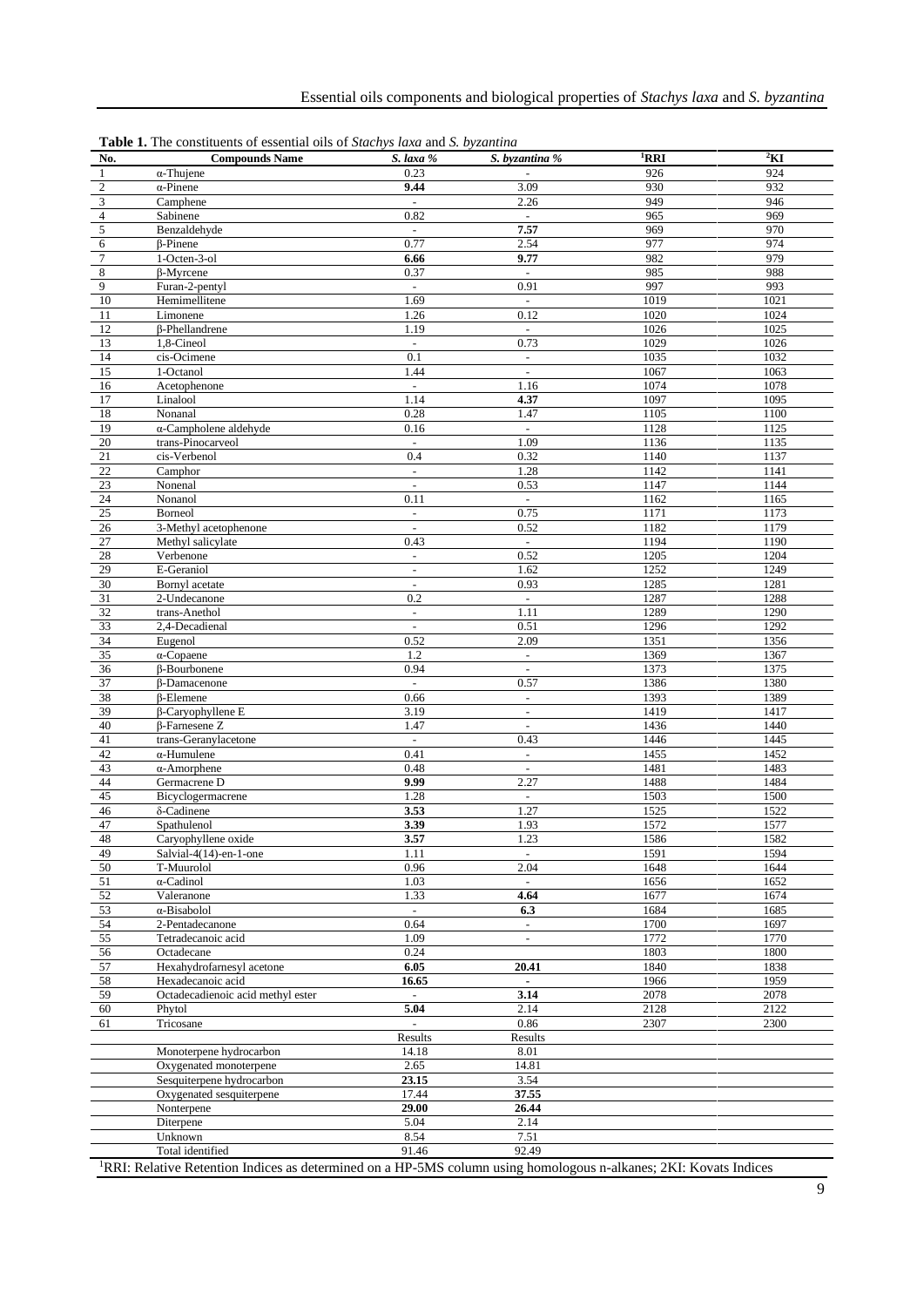| <b>Species</b>    | Origin (city, province)<br>Main compound $(\% )$ |                                          | <b>References</b>          |  |
|-------------------|--------------------------------------------------|------------------------------------------|----------------------------|--|
| S. laxa           | Kojur, Mazandaran                                | Hexadecanoic acid (16.65%)               | [Present study]            |  |
|                   |                                                  | Germacrene D (9.99%)                     |                            |  |
|                   |                                                  | $\alpha$ -Pinene (9.44%)                 |                            |  |
|                   | Behshahr, Mazandaran                             | Germacrene D (17.1)                      | [17]                       |  |
|                   |                                                  | 4-hydroxy-4-methyl-2-pentanone (12.3)    |                            |  |
|                   |                                                  | $7$ -epi- $\alpha$ -selinene (8.3)       |                            |  |
|                   | Charat, Mazandaran                               | Germacrene D (40.1)                      | [18]                       |  |
|                   |                                                  | B-caryophyllene (16.7)                   |                            |  |
|                   |                                                  | $\beta$ -phellandrene (5.5)              |                            |  |
| S. byzantina      | Marzanabad, Mazandaran                           | Hexahydrofarnesyl acetone (20.41%)       | Present study <sup>-</sup> |  |
|                   |                                                  | 1-octen-3-ol (9.77%)                     |                            |  |
|                   |                                                  | benzaldehyde (7.57%)                     |                            |  |
|                   |                                                  | $\alpha$ -bisabolol (6.3%)               |                            |  |
|                   | Khalkhal, Ardabil                                | Hexahydrofarnesyl acetone (25.7)         | [26]                       |  |
|                   |                                                  | Valeranone (17.1)                        |                            |  |
|                   |                                                  | Hexadecanoic acid (10.9)                 |                            |  |
|                   |                                                  | Phytol $(6.9)$                           |                            |  |
|                   |                                                  | 1-octen-3-ol $(6.6)$                     |                            |  |
|                   | Urmieh, western                                  | 1,8-cineole (14.8)                       | [31]                       |  |
|                   |                                                  | Linalool $(12.9)$                        |                            |  |
|                   |                                                  | Cubenol (9.9)                            |                            |  |
|                   |                                                  | Germacrene D (9.6)                       |                            |  |
|                   | Behshahr, Mazandaran                             | Piperitenone (9.9)                       | [17]                       |  |
|                   |                                                  | 6,10,14-trimethyl pentadecan-2-0ne (6.4) |                            |  |
|                   |                                                  | $n\text{-tricosane } (6.4)$              |                            |  |
| S. inflata        | Behshahr, Mazandaran                             | Hexadecanoic acid (9.1)                  | $[17]$                     |  |
|                   |                                                  | Germacrene D (8.9)                       |                            |  |
|                   |                                                  | $\alpha$ -pinene (5.8)                   |                            |  |
|                   |                                                  | bicyclogermacrene (5.1)                  |                            |  |
|                   | Kermanshah, Kermanshah                           | Germacrene D (21.6)                      | [26]                       |  |
|                   |                                                  | $\beta$ -pinene (15.6)                   |                            |  |
|                   |                                                  | $\beta$ -phellandrene (9.8)              |                            |  |
|                   |                                                  | $\alpha$ -pinene (9.6)                   |                            |  |
|                   | Kashan, Isfahan                                  | Linalool (28.55)                         | [32]                       |  |
|                   |                                                  | $\alpha$ -terpineol (9.45)               |                            |  |
|                   |                                                  | spathulenol (8.37)                       |                            |  |
|                   |                                                  | $(2E)$ -hexenal $(4.62)$                 |                            |  |
| S. lavandulifolia | Behshahr, Mazandaran                             | 4-hydroxy-4-methyl-2-pentanone (9.3)     | [17]                       |  |
|                   |                                                  | $\alpha$ -pinene (7.9)                   |                            |  |
|                   |                                                  | Hexadecanoic acid (5.2)                  |                            |  |
|                   | Marand, East Azarbaijan                          | Germacrene D (22.5)                      | [26]                       |  |
|                   |                                                  |                                          |                            |  |
|                   |                                                  | $\alpha$ -pinene (15.5)                  |                            |  |

**Table 2.** Comparison of essential oil constituents of some *Stachys* species from Iran

Many studies were conducted on antimicrobial effect of plants or their metabolites. Based on literatures, terpenoids which are abundant in the essential oils are remarked as antibacterial, antifungal, antiviral and antiprotozoal agents [30].The antimicrobial effects of both essential oils of the present study were investigated against 12 different bacterial and fungal strains. According to the results of Table 3, the oils of *S. laxa* and *S. byzantina* showed strong to moderate antimicrobial effect. These two essential oils have shown more powerful effect in Gramnegative bacteria compared to Gram-positive ones. No effect was observed on fungi strains. Some bacterial strains such *Esherichia coli, Pseudomonas aeruginosa, Proteus vulgaris* and

*Staphylococcus epidermidis* were resistant to the essential oils. Although both oils showed potent effects on Gram-negative bacteria such as *Klebsiella pneumonia* and *Shigella dysenteriae. Stachys laxa* demonstrated the most considerable effect on *Salmonella paratyphi* A with MIC = 5.62 µg/mL (Table 3).

There are a number of investigations on antibacterial and antifungal activities of *Stachys* species which relatively confirm the results of the present study. Manafi et al. investigated the antimicrobial effect of the essential oils from the leaves and stem of *S. byzantina*. They reported a moderate antibacterial activity while no effect was observed against *E. coli* [33]. In another study in 2005, Sonboli et al. found a moderate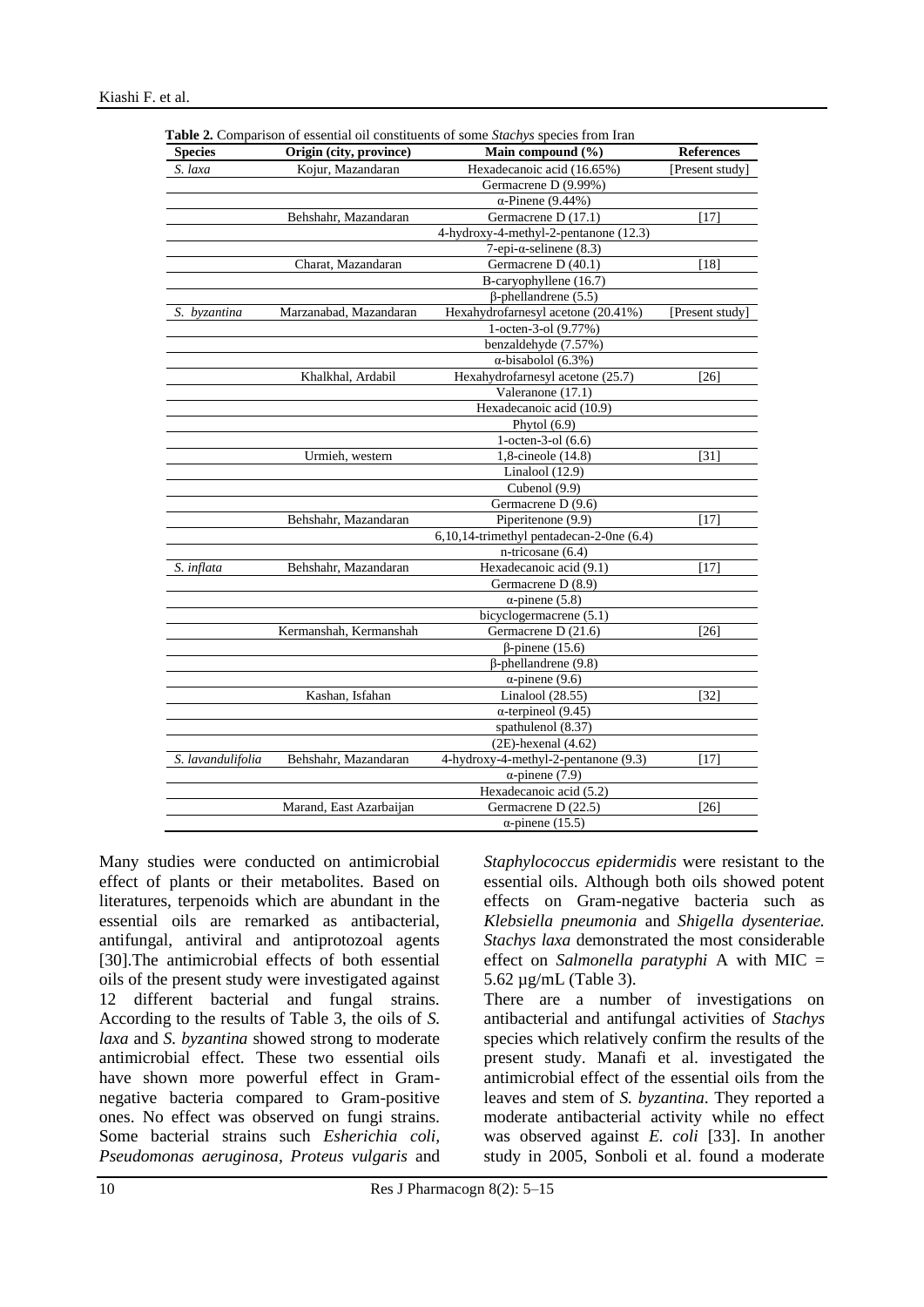antibacterial effect of *S. schtschegleevii*, while the oil was more effective against Gram-positive bacteria than Gram-negative bacteria which is in line with the findings of Grujic-Jovanovic et al. [34,35]. The volatile oil of *S. inflata* showed no considerable antimicrobial activity; however, some pure constituents of the oil such as linalool and  $\alpha$ -terpineol were effective [32]. The essential oil of 22 species of *Stachys* showed moderate activity against bacteria and *C. albicans* while some pure components of the oil demonstrated strong activity. It is interesting that the nonoxygenated constituents were more effective than the oxygenated compounds of which βcaryophyllene showed the strongest effect [36]. Another report on antimicrobial effect of the essential oils of 8 species of Stachys genus from Greece, confirms our findings that the antibacterial effect of this genus is more potent than antifungal activity [37]. The only antimicrobial report of *S. laxa* is a conducted study in 2008. Saeedi et al. surveyed the antimicrobial effect of the methanol extract of four species including *S. laxa* that showed antibacterial but no antifungal effects [38].

To evaluate the general toxicity of different fractions of the extracts, brine shrimp lethality bioassay was conducted. The results are shown in Table 4 as  $LD_{50}$  value. In comparison to the positive control, podophyllotoxin  $(LD_{50} = 2.4$ µg/mL), there was not any toxicity in the plants. Some limited studies which are in agreement with ours were conducted to investigate the toxicity of *Stachys* species [39,40].

Reactive oxygen species (ROS), as the harmful mediators, can be produced during biological processes. Accumulation of damage due to ROS in lipids, proteins and deoxyribonucleic acid (DNA), leads to oxidative stress [41]. Antioxidant compounds with two different mechanisms can prevent these problems: transfer of single electron or hydrogen atom. Because of the potential toxicity of chemicals which are used as antioxidants such as butylhydroxytoluene (BHT) and butylhydroxyanisole (BHA), today, a lot of attention paid to natural antioxidant especially phenolic compounds [41,42].

**Table 3.** Antimicrobial activity of essential oils of *Stachys laxa* and *Stachys byzantina*

|               |                    |                          |                                    | MIC <sup>a</sup>                    |                                 |                                    |
|---------------|--------------------|--------------------------|------------------------------------|-------------------------------------|---------------------------------|------------------------------------|
| Microorganism |                    | Stachys laxa             | <b>Stachys</b><br><i>byzantina</i> | <b>Rifampin</b><br>$(5 \mu g/disc)$ | Gentamycin<br>$(10 \mu g/disc)$ | <b>Nystatin</b><br>(100 i.u./disc) |
|               | E. coli            | ٠                        | -                                  | 500                                 | 500                             | $NA^b$                             |
|               | S. paratyphi A     | 5.62                     | ۰                                  | ٠                                   | 500                             | NA                                 |
| Gram-         | K. pneumonia       | $<$ 31.25                | $<$ 31.25                          | 250                                 | 250                             | NA                                 |
| negative      | P. aeruginosa      | ٠                        | $\overline{\phantom{a}}$           | ٠                                   | 500                             | <b>NA</b>                          |
|               | P. vulgaris        | $\overline{\phantom{0}}$ | ۰                                  | 125                                 | 500                             | <b>NA</b>                          |
|               | S. dysenteriae     | $<$ 31.25                | $<$ 31.25                          | 250                                 | 500                             | <b>NA</b>                          |
| Gram-         | S. aureus          | $<$ 2000                 | 1000                               | 250                                 | 500                             | NA.                                |
| positive      | S. epidermidis     | $\overline{\phantom{a}}$ | ٠                                  | 250                                 | 500                             | <b>NA</b>                          |
|               | <b>B.</b> subtilis | $<$ 2000                 | $<$ 2000                           | 15.6                                | 500                             | <b>NA</b>                          |
| Fungi         | C. albicans        | 250                      | 500                                | <b>NA</b>                           | <b>NA</b>                       | 125                                |
|               | A. brasiliensis    | 500                      | 500                                | NA                                  | <b>NA</b>                       | 2.31                               |
|               | A.niger            | 500                      | 500                                | NA                                  | NA                              | 2.31                               |

a. MIC: Minimal Inhibition Concentration as µg/mL, b. NA: Not Applicable

|--|

|                 | <b>Brine Shrimp</b><br>Lethality $LD_{50}$<br>$(\mu g/ml)$ | <b>DPPH</b> assay<br>$IC_{50}$ (µg/ml) | <b>FRAP</b> value as<br>$FeSO4$ .7H <sub>2</sub> O mg<br>/g extract | <b>Phenolics content as</b><br>gallic acid mg/g<br>extract |
|-----------------|------------------------------------------------------------|----------------------------------------|---------------------------------------------------------------------|------------------------------------------------------------|
| Methanol        | $4508.3 \pm 0.03$                                          | $159.1 \pm 0.96$                       | $514.7 \pm 0.014$                                                   | $94.95 \pm 0.007$                                          |
| Ethyl acetate   | $313.2 \pm 0.07$                                           | $182.6 \pm 0.78$                       | $526.7 \pm 0.018$                                                   | $74.24 \pm 0.009$                                          |
| Chloroform      | $561.1 \pm 0.08$                                           | $293.0 \pm 0.70$                       | $493.4 \pm 0.008$                                                   | $34.95 \pm 0.005$                                          |
| Hexane          | $1270.9 \pm 0.06$                                          | $382.4 \pm 0.72$                       | $490.7 \pm 0.007$                                                   | $16.86 \pm 0.001$                                          |
| Methanol        | $3021.1 \pm 0.07$                                          | $173.6 \pm 0.95$                       | $565.4 \pm 0.022$                                                   | $51.68 \pm 0.002$                                          |
| Ethyl acetate   | $227.2 \pm 0.07$                                           | $18.3 \pm 0.90$                        | $687.4 \pm 0.016$                                                   | $115.43 \pm 0.006$                                         |
| Chloroform      | $498.2 \pm 0.05$                                           | $488.9 \pm 0.67$                       | $524.0 + 0.008$                                                     | $46.62 \pm 0.002$                                          |
| Hexane          | $702.5 \pm 0.09$                                           | $1782.3 \pm 0.90$                      | $447.4 \pm 0.007$                                                   | $39.71 \pm 0.006$                                          |
| Podophyllotoxin | $2.4 \pm 0.8$                                              |                                        |                                                                     |                                                            |
| BHA             |                                                            | $14.3 \pm 0.6$                         | $\overline{\phantom{a}}$                                            |                                                            |
|                 |                                                            |                                        |                                                                     |                                                            |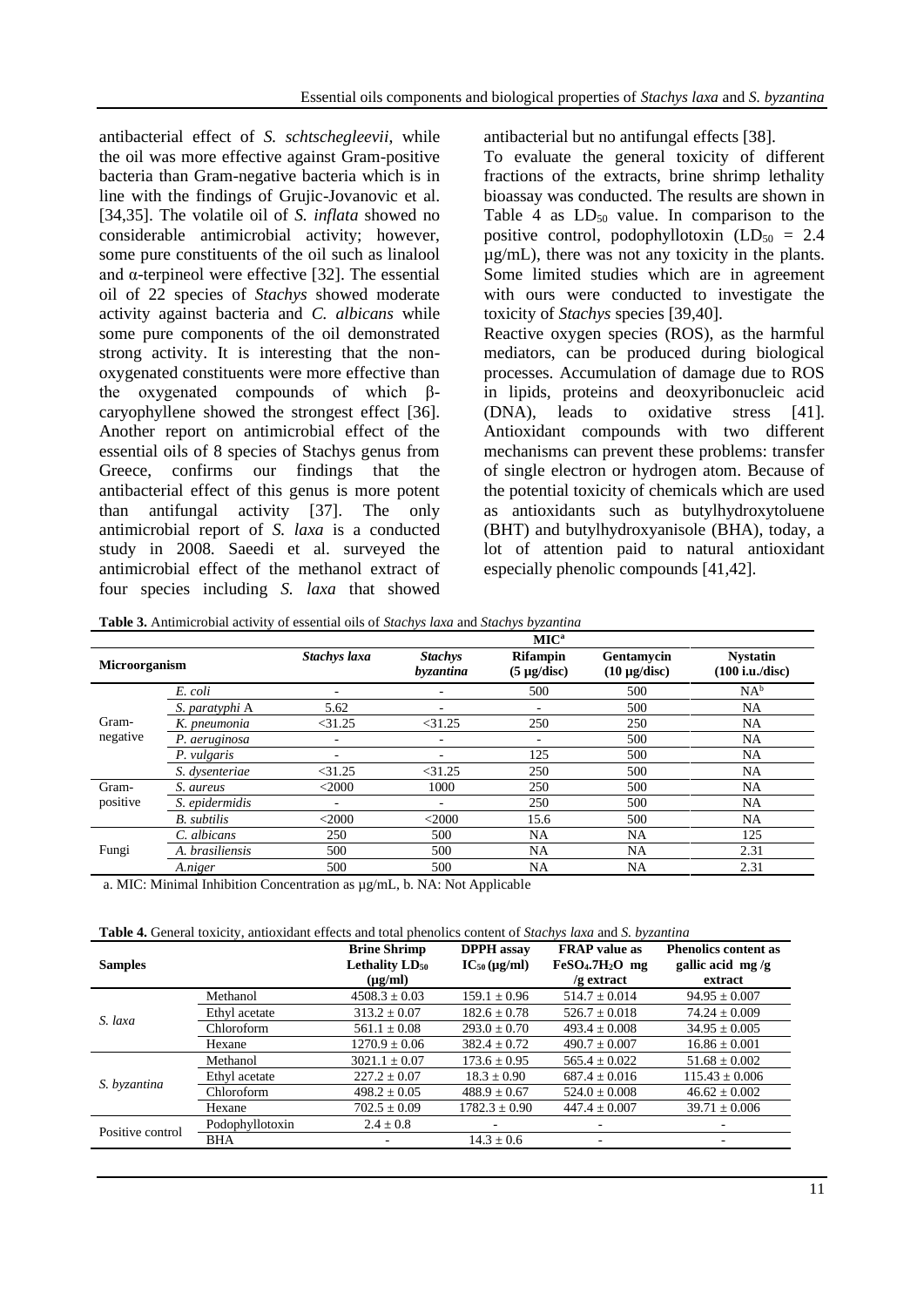So, the antioxidant capacity of the extracts of both plants were investigated by two common antioxidant methods (DPPH and FRAP) based on transferring the electron. 2,2-diphenyl-1 picrylhydrazyl as a stable free radical (purple color) can react with reducing agents or antioxidants and convert to non-radical form, 1,1 diphenyl-2-picrylhydrazine (yellow color). In the ferric reducing antioxidant power method, the  $Fe<sup>3+</sup>$  complex reduces to  $Fe<sup>2+</sup>$  complex in an acidic medium by antioxidants and changes to blue color.

The results of both methods are measured spectrophotometrically [43]. Total phenolics content of the extracts was determined also by Folin-Ciocalteu assay. The phenolics compounds reduce Folin-Ciocalteu reagent and cause a bluecolor complex that can be measured at 750 nm against a standard like gallic acid [44].

The methanol and ethyl acetate fractions exhibited the maximum phenolics contents and antioxidant activity (Table 4). The ethyl acetate extract of *S. byzantina* showed the most considerable results (total phenolics content: 51.68 gallic acid mg/g extract; FRAP: 687.4 FeSO<sub>4</sub>.7H<sub>2</sub>O mg/g extract; DPPH IC<sub>50</sub>: 18.3 µg/mL) compared with positive controls.

In previous studies the antioxidant activity and total phenolics contents of *Stachys* species have been measured which are in line with our results. In 2010, the antioxidant activity of the hexan, dichloromethane and methanol extracts of *S. byzantina* was investigated by DPPH method and the methanol extract showed the strongest activity  $(IC_{50}: 0.015 \text{ mg/mL})$  [16]. In addition, Morteza-Semnani K. et al. measured the antioxidant activity of four different *Stachys* species including *S. laxa* and *S. byzantina* and the methanol extract of *S. laxa* exhibited potent results. Since the method was different from the present study, the obtained results are not directly comparable [45]. No direct correlation has been reported between previously about the total phenol content and antioxidant activity of *Stachys* species [9

# **Conclusion**

No antifungal effect for any of the *Stachys* species was observed but they showed considerable activity on Gram-negative bacteria. Additionally, the two plants seem safe and showed no toxicity against *Artemia salina*. Besides *S. byzantina* ethyl acetate fraction exhibited powerful antioxidant activity and can be suggested as a potent natural antioxidant agent.

# **Acknowledgments**

The present research was financially supported by Tehran university of Medical sciences. The authors would like to thank Medicinal Plants Research Center, Institute of Medicinal Plants, ACECR, Karaj, to prepare GC/MS spectrum of essential oils and also the Essential Oils Research Institute, University of Kashan for conducting antimicrobial test.

## **Author contributions**

The whole parts were performed by Fatemeh Kiashi and also prepared the manuscript of article. Abbas Hadjiakhoondi, Zahra Tofighi and Mahnaz Khanavi were the adviser of project. Yousef Ajani as a botanist collected and identified the plants. Sheyda Ahmadi Koulaei cooperated in practical parts. Narguess Yassa was supervisor and designed the study.

# **Declaration of interest**

The authors declare that there is no conflict of interest. The authors alone are responsible for the accuracy and integrity of the paper content.

# **References**

- [1] Shakeri A, D'Urso G, Taghizadeh SF, Piacente S, Norouzi S, Soheili V, Asili J, Salarbashi D. LC-ESI/LTQOrbitrap/MS/MS and GC–MS profiling of *Stachys parviflora* L. and evaluation of its biological activities. *J Pharm Biomed Anal*. 2019; 168(25): 209– 216.
- [2] Vundać V, Maleš Ž, Plazibat M, Golja P, Cetina-Čižmek B. HPTLC determination of flavonoids and phenolic acids in some croatian *Stachys taxa*. *J Planar Chromatogr-Mod TLC*. 2005; 18(104): 269–273.
- [3] Demiray H, Tabanca N, Estep AS, Becnel JJ, Demirci B. Chemical composition of the essential oil and n-hexane extract of *Stachys tmolea* subsp. *tmolea* Boiss., an endemic species of Turkey, and their mosquitocidal activity against dengue vector *Aesdes aegypti*. *Saudi Pharm J*. 2019; 27(6): 877–881.
- [4] El Mokni R, Faidi K, Joshi RK, Mighri Z, El Aouni MH, Hammami S. Essential oil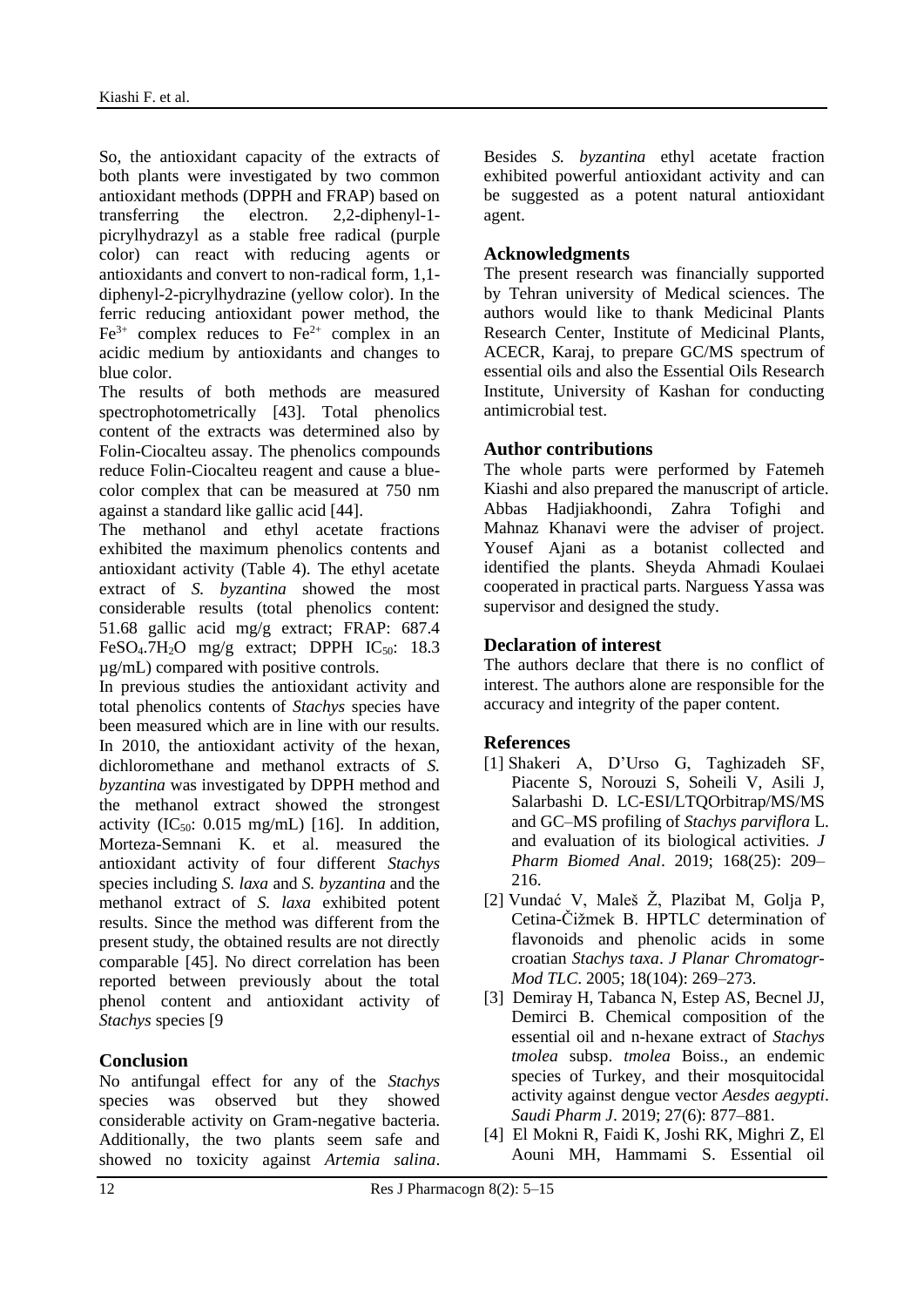composition and antioxidant activity of *Stachys officinalis* subsp. *algeriensis* (Lamiaceae) from a wild population in tunisia. *Eur Food Res Technol*. 2018; 244(9): 1691–1697.

- [5] Bahadori MB, Zengin G, Dinparast L, Eskandani M. The health benefits of three hedgenettle herbal teas (*Stachys byzantina*, *Stachys inflata*, and *Stachys lavandulifolia*) profiling phenolic and antioxidant activities. *Eur J Integ Med*. 2020; 36(10): 1–7.
- [6] Sadeghi H, Mansourian M, Panahi kokhdan E, Salehpour Z, Sadati I, Abbaszadeh‐Goudarzi K, Asfaram A, Doustimotlagh AH. Antioxidant and protective effect of *Stachys pilifera* Benth against nephrotoxicity induced by cisplatin in rats. *J Food Biochem*. 2020; 44(5): 13–19.
- [7] Alizadeh F, Ramezani M, Piravar Z. Effects of *Stachys sylvatica* hydroalcoholic extract on the ovary and hypophysis-gonadal axis in a rat with polycystic ovary syndrome. *Middle East Fertil Soci J*. 2020; 25(1): 1–7.
- [8] Aghaei Y, Hossein Mirjalili M, Nazeri V. Chemical diversity among the essential oils of wild populations of *Stachys lavandulifolia* VAHL (Lamiaceae) from Iran. *Chem Biodivers*. 2013; 10(2): 262–273.
- [9] Jassbi AR, Miri R, Asadollahi M, Javanmardi N, Firuzi O. Cytotoxic, antioxidant and antimicrobial effects of nine species of woundwort (*Stachys*) plants. *Pharm Biol*. 2014; 52(1): 62–67.
- [10] Khanavi M, Sharifzadeh M, Hadjiakhoondi A, Shafiee A. Phytochemical investigation and anti-inflammatory activity of aerial parts of *Stachys byzanthina* C. Koch. *J Eethnopharmacol*. 2005; 97(3): 463–468.
- [11] Qasheesh MM, Al-Rehaily AJ. Analgesic and antipyretic activity of *Stachys schimperi* Vatke. *Nat Prod Sci*. 2006; 12(1): 24–28.
- [12] Kumar D, Bhat ZA, Kumar V, Raja W, Shah M. Anti-anxiety activity of *Stachys tibetica* Vatke*. Chin J Nat Med*. 2013; 11(3): 240– 244.
- [13] Naseri MKG, Adibpour N, Namjooyan F, Rezaee S, Shahbazi Z. Spasmolytic effect of *Stachys lavandulifolia* Vahl. crude methanolic extract and fractions on rat ileum. *Iran J Pharm Res.* 2011; 10(2): 307–312.
- [14] Slimani W, Zerizer S, Kabouche Z. Immunomodulatory and anti-arthritic activities of *Stachys circinata*. *Jordan J Biol*

*Sci*. 2020; 13(2): 1–6.

- [15] Mansourian M, Mirzaei A, Azarmehr N, Vakilpour H, Kokhdan EP, Doustimotlagh AH. Hepatoprotective and antioxidant activity of hydroalcoholic extract of *Stachys pilifera*. Benth on acetaminophen-induced liver toxicity in male rats. *Heliyon*. 2019; 5(12): 1–5.
- [16] Asnaashari S, Delazar A, Alipour SS, Nahar L, Williams AS, Pasdaran A, Mojarab M, Azad Fathi F, Sarker SD. Chemical composition, free-radical-scavenging and insecticidal activities of the aerial parts of *Stachys byzantina*. *Arch Biol Sci*. 2010; 62(3): 653–662.
- [17] Morteza‐Semnani K, Akbarzadeh M, Changizi S. Essential oils composition of *Stachys byzantina*, *S. inflata*, *S. lavandulifolia* and *S. laxa* from Iran. *Flavour Fragr J*. 2006; 21(2): 300–303.
- [18] Sajjadi S, Mehregan I. Composition of the essential oil of *Stachys laxa* Boiss. & Buhse. *Iran J Pharm Res.* 2003; 2(1): 57–58*.*
- [19] Goodarzi S, Hadjiakhoondi A, Yassa N, Khanavi M, Tofighi Z. Essential oils chemical composition, antioxidant activities and total phenols of *Astrodaucus persicus*. *Iran J Basic Med Sci.* 2016; 19(2): 159–165.
- [20] Editorial Board. Performance Standards for Antimicrobial susceptibility testing;  $12<sup>th</sup>$ international supplement. Wayne: PA: NCCLS; 2002.
- [21] Tavakoli S, Yassa N, Delnavazi M, Akhbari M, Hadjiakhoondi A, Hajimehdipoor H, Khalighi-Sigaroodi F, Hajiaghaee R. Chemical composition and biological activities of the essential oils from different parts of *Ferulago trifida* Boiss. *J Essent Oil Res.* 2017; 29(5): 407–419.
- [22] Tofighi Z, Asgharian P, Goodarzi S, Hadjiakhoondi A, Ostad SN, Yassa N. Potent cytotoxic flavonoids from Iranian *Securigera securidaca*. *Med Chem Res*. 2014; 23(4): 1718–1724.
- [23] Sadati Lamardi SN, Taleb Kashefi N, Yassa N. Phytochemical evaluation, antioxidant activity and toxicity of *Paeonia daurica* ssp. *macrophylla* root. *Res J Pharmacogn*. 2018;  $5(2): 9-15.$
- [24] Moradi-Afrapoli F, Asghari B, Saeidnia S, Ajani Y, Mirjani M, Malmir M, Bazaz Dolatabadi R, Hadjiakhoondi A, Salehi P, Hamburger M. In vitro  $\alpha$ -glucosidase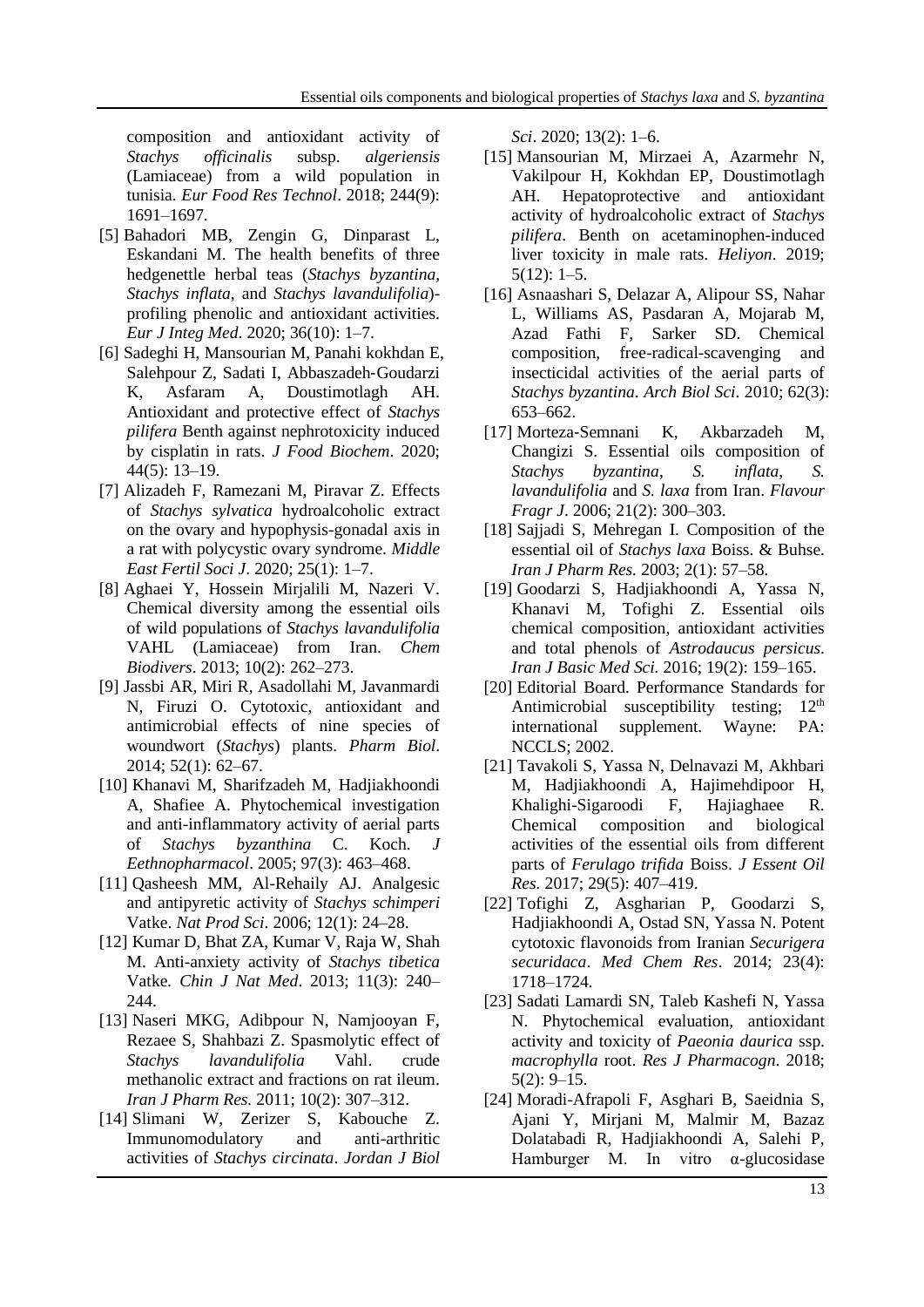inhibitory activity of phenolic constituents from aerial parts of *Polygonum hyrcanicum*. *DARU J Pharm Sci.* 2012; 20(1): 37–41.

- [25] Khanavi M, Hadjiakhoondi A, Amin G, Amanzadeh Y, Rustaiyan A, Shafiee A. Comparison of the volatile composition of *Stachys persica* Gmel. and *Stachys byzantina* C. Koch. oils obtained by hydrodistillation and steam distillation. *Z Naturforsch C*. 2004; 59(7): 463–467.
- [26] Bahadori MB, Maggi F, Zengin G, Asghari B, Eskandani M. Essential oils of hedgenettles (*Stachys inflata*, *S. lavandulifolia*, and *S. byzantina*) have antioxidant, anti-alzheimer, antidiabetic, and anti-obesity potential: a comparative study. *Ind Crops Prod*. 2020; 145(1): 1–8.
- [27] Conforti F, Menichini F, Formisano C, Rigano D, Senatore F, Arnold NA, Piozzi F. Comparative chemical composition, free radical-scavenging and cytotoxic properties of essential oils of six *Stachys* species from different regions of the mediterranean area. *Food Chem*. 2009; 116(4): 898–905.
- [28] Mostafavi H, Mousavi SH, Zalaghi A, Delsouzi R. Chemical composition of essential oil of *Stachys byzantina* from northwest Iran. *J Essent Oil Bear Plants*. 2013; 16(3): 334–337.
- [29] Ebrahimabadi AH, Ebrahimabadi EH, Djafari-Bidgoli Z, Kashi FJ, Mazoochi A, Batooli H. Composition and antioxidant and antimicrobial activity of the essential oil and extracts of *Stachys inflata* Benth from Iran. *Food Chem*. 2010; 119(2): 452–458.
- [30] Pirbalouti AG, Mohammadi M. Phytochemical composition of the essential oil of different populations of *Stachys lavandulifolia* Vahl. *Asian Pac J Trop Biomed*. 2013; 3(2): 123–128.
- [31] Alimohammadi M, Yadegari M, Shirmardi HA. Effect of elevation and phenological stages on essential oil composition of *Stachys*. *Turk J Biochem*. 2017; 42(6): 647–456.
- [32] Cowan MM. Plant products as antimicrobial agents. *Clin Microbiol Rev*. 1999; 12(4): 564–582.
- [33] Manafi H, Shafaghat A, Mazloomifar A, Kashanaki R. Antimicrobial activity and volatile constituents of essential oils from leaf and stem of *Stachys byzantina* C. Koch. *J Essent Oil Bear Plants.* 2010; 13(3): 371– 376.
- [34] Sonboli A, Salehi P, Ebrahimi SN. Essential oil composition and antibacterial activity of the leaves of *Stachys schtschegleevii* from Iran. *Chem Nat compd*. 2005; 41(2): 171–174.
- [35] Grujic‐Jovanovic S, Skaltsa HD, Marin P, Sokovic M. Composition and antibacterial activity of the essential oil of six *Stachys* species from serbia. *Flavour Frag J*. 2004; 19(2): 139–144.
- [36] Goren AC, Piozzi F, Akcicek E, Kılıç T, Çarıkçı S, Mozioğlu E, Setzer WN. Essential oil composition of twenty-two *Stachys* species (mountain tea) and their biological activities. *Phytochem Lett*. 2011; 4(4): 448– 453.
- [37] Skaltsa HD, Demetzos C, Lazari D, Sokovic M. Essential oil analysis and antimicrobial activity of eight *Stachys* species from Greec. *Phytochemistry*. 2003; 64(3): 743–752.
- [38] Saeedi M, Morteza-Semnani K, Mahdavi M, Rahimi F. Antimicrobial studies on extracts of four species of *Stachys*. *Indian J Pharm Sci*. 2008; 70(3): 403–406.
- [39] Tawaha KA. Cytotoxicity evaluation of Jordanian wild plants using brine shrimp lethality test. *Jordan J Appl Sci Nat Sci*. 2006; 8(1): 12–17.
- [40] Delnavazi MR, Saiyarsarai P, Jafari-Nodooshan S, Khanavi M, Tavakoli S, Hadavinia H, Yassa N. Cytotoxic flavonoids from the aerial parts of *Stachys lavandulifolia* Vahl. *Pharm Sci*. 2018; 24(4): 332–339.
- [41] Dudonne S, Vitrac X, Coutiere P, Woillez M, Mérillon JM. Comparative study of antioxidant properties and total phenolic content of 30 plant extracts of industrial interest using DPPH, ABTS, FRAP, SOD, and ORAC assays. *J Agric Food Chem.* 2009; 57(5): 1768–1774.
- [42] Rice-Evans C, Miller N, Paganga G. Antioxidant properties of phenolic compounds. *J Agric Food Chem.* 1997; 2(4): 152–159.
- [43] Wojdyło A, Oszmiański J, Czemerys R. Antioxidant activity and phenolic compounds in 32 selected herbs. *Food Chem*. 2007; 105(3): 940–949.
- [44] Vasco C, Ruales J, Kamal-Eldin A. Total phenolic compounds and antioxidant capacities of major fruits from Ecuador. *Food Chem*. 2008; 111(4): 816–823.
- [45] Morteza-Semnani K, Saeedi M, Shahani S. Antioxidant activity of the methanolic